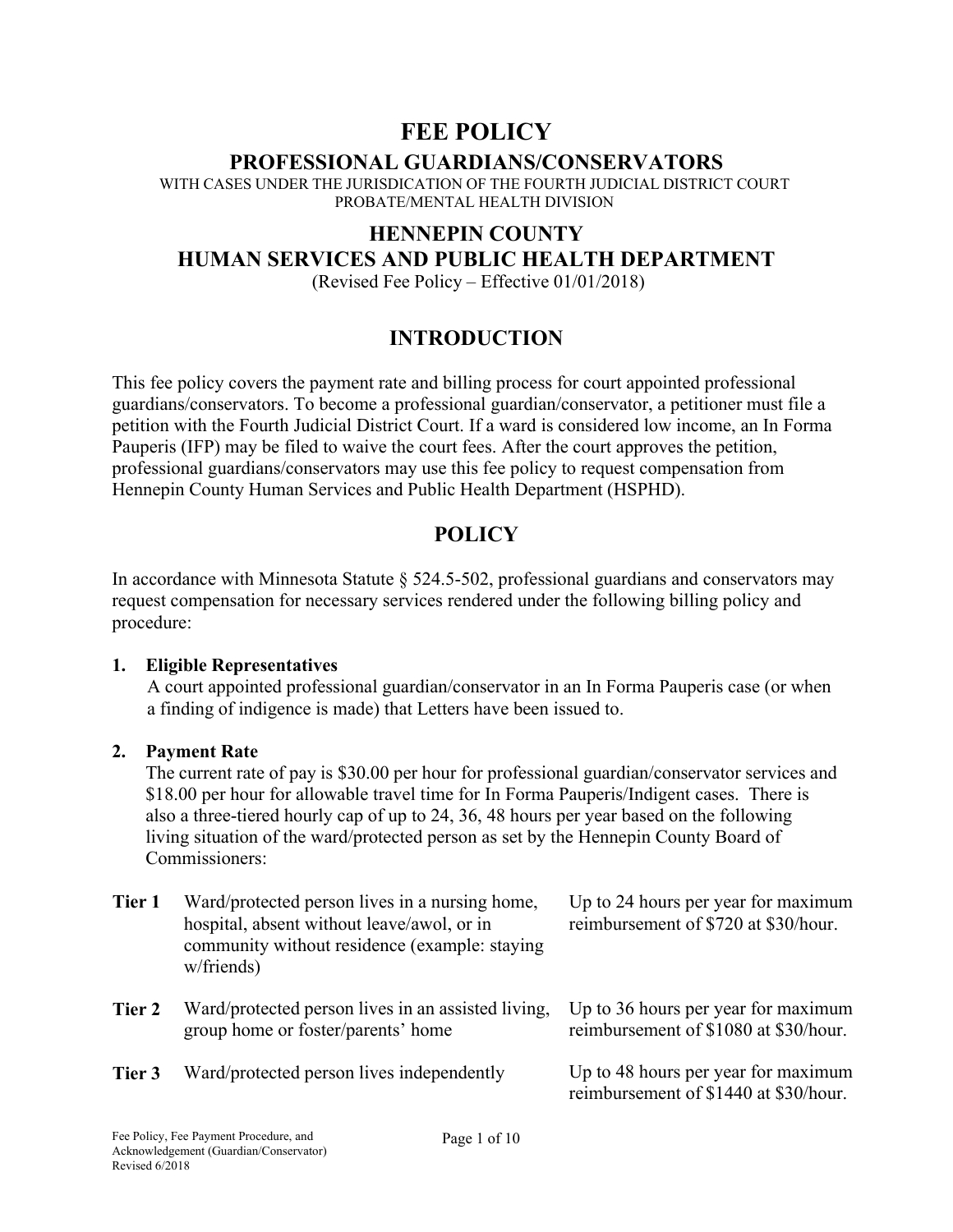Hennepin County will only pay the tier rate up to the annual allotment. Guardians are responsible for managing their time to work within the allowed annual allotment, and billing as appropriate for hours used.

Hennepin County does not pay relatives of the ward/protected person for services provided as an appointed guardian/conservator.

All persons providing services for which payment is being sought must have signed consents filed with and background checks done by/provided to the court and updated as required by the court.

### **3. Payment Policy**

- A. After reading this Fee Policy, in order to be paid, guardian/conservators must complete the Acknowledgement at the end of this document and send it to the Hennepin County Human Services and Public Health Department (HSPHD) billing address below (3.F.) The original signed form will be kept on file at HSPHD and verifies receipt and agreement to the Fee Policy. You should also make a copy for your file and reference. Payments cannot be made unless there is a signed Acknowledgement on file for the current Fee Policy.
- B. The guardian/conservator in cases designated In Forma Pauperis/Indigent can be paid for attending the initial hearing (up to 1 hour) if their appointment becomes confirmed and the Letters issue.
- C. The guardian/conservator In Forma Pauperis/Indigent billings may commence from the date of the issuance of Letters (the date is the court file stamped date).
- **D.** Court appointed guardian/conservators representing ward/protected person on an In Forma Pauperis/Indigent case **must** submit an initial invoice within 60 days of the Letter issuance. All subsequent billings should be submitted within 30 days of the services rendered. **Any subsequent billing not submitted within 60 days of the service rendered shall not be paid.**
- E. Payment will be made within 35 days.
- F. All invoices must be sent to:

Hennepin County Human Services and Public Health Department Attn: Victoria Abraham 300 South Sixth Street, Mail code 150 Minneapolis, MN 55487

- G. All invoices must be submitted in a manner and format acceptable to Hennepin County.
- H. A legible monthly Visit Log shall be completed each month and then submitted with the billing invoices (printed in a legible fashion and in font not less than 12 points) and an itemized statement if services exceed the visit time. All in person visits are to be recorded on the visit log and will have: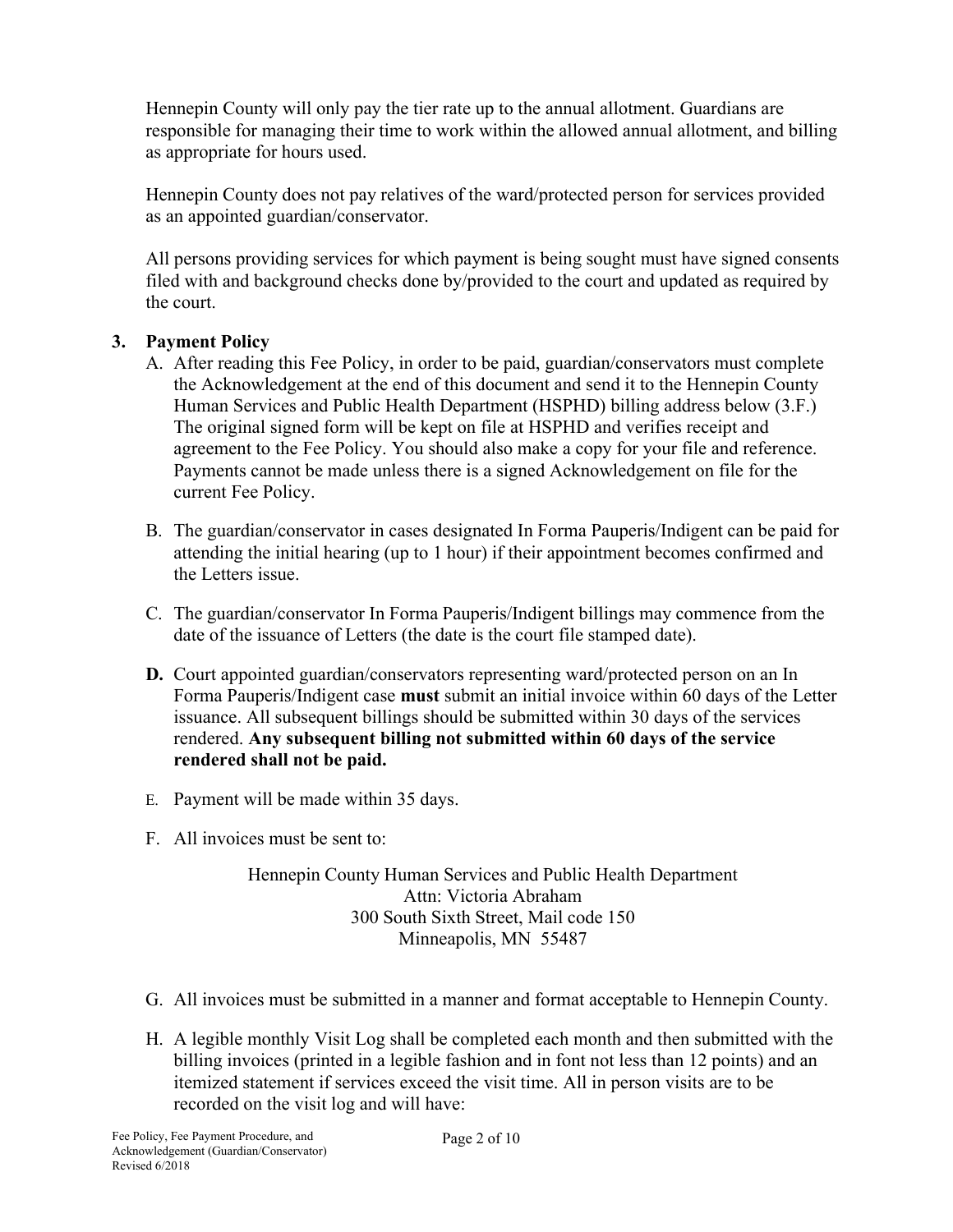- i. date of visit,
- ii. length of visit (start and stop times),
- iii. ward/protected person name,
- iv. case number,
- v. location of visit,
- vi. signature and phone number of ward/protected person, nurse, social worker, or provider in the facility, group home, nursing home, or hospital where the visit takes place.

All in person visits reported on the Personal Well Being Reports shall be documented on a completed and signed visit log.

A Visit Log can be used for multiple wards/protected persons for the same guardian/conservator or their employee doing the visits, but each guardian/conservator or employee must have separate visit logs.

All employees of appointed guardian/conservator providing any services for the ward/protected person must have a signed consent and background check filed with the court.

Visit Log **must** be completed and signed for reimbursement. (*see online form)*

- I. An itemized listing of service (printed in a legible fashion and in a font not less than 12 points) shall be submitted with each invoice. The itemized listing will have:
	- i. ward/protected person name and court case number,
	- ii. person who provided the service,
	- iii. date of service,
	- iv. explanation of the service,
	- v. length of time for each service, rounded to the nearest minute,
	- vi. contact person with phone number for all telephone calls,
	- vii. one grand total, rounded to the nearest 10th of an hour, for all the services on the invoice.
- I. Double billing is not permitted.
	- i. When providing services for a ward/protected person you shall not bill another ward/protected person for services within the same time period.
	- ii. When on paid time by another employer, you shall not have any charges forward/protected persons.
	- iii. If providing a group visit with several In Forma Pauperis/Indigent ward/protected persons, the complete time shall be divided equally among all ward/protected persons billings.
- J. If the reports required by the court are "past due", guardianship/conservatorship payments will not be made for services until the reports "are filed". You will need to rebill for the ward/protected persons whose court reports are filed within the 60 days if you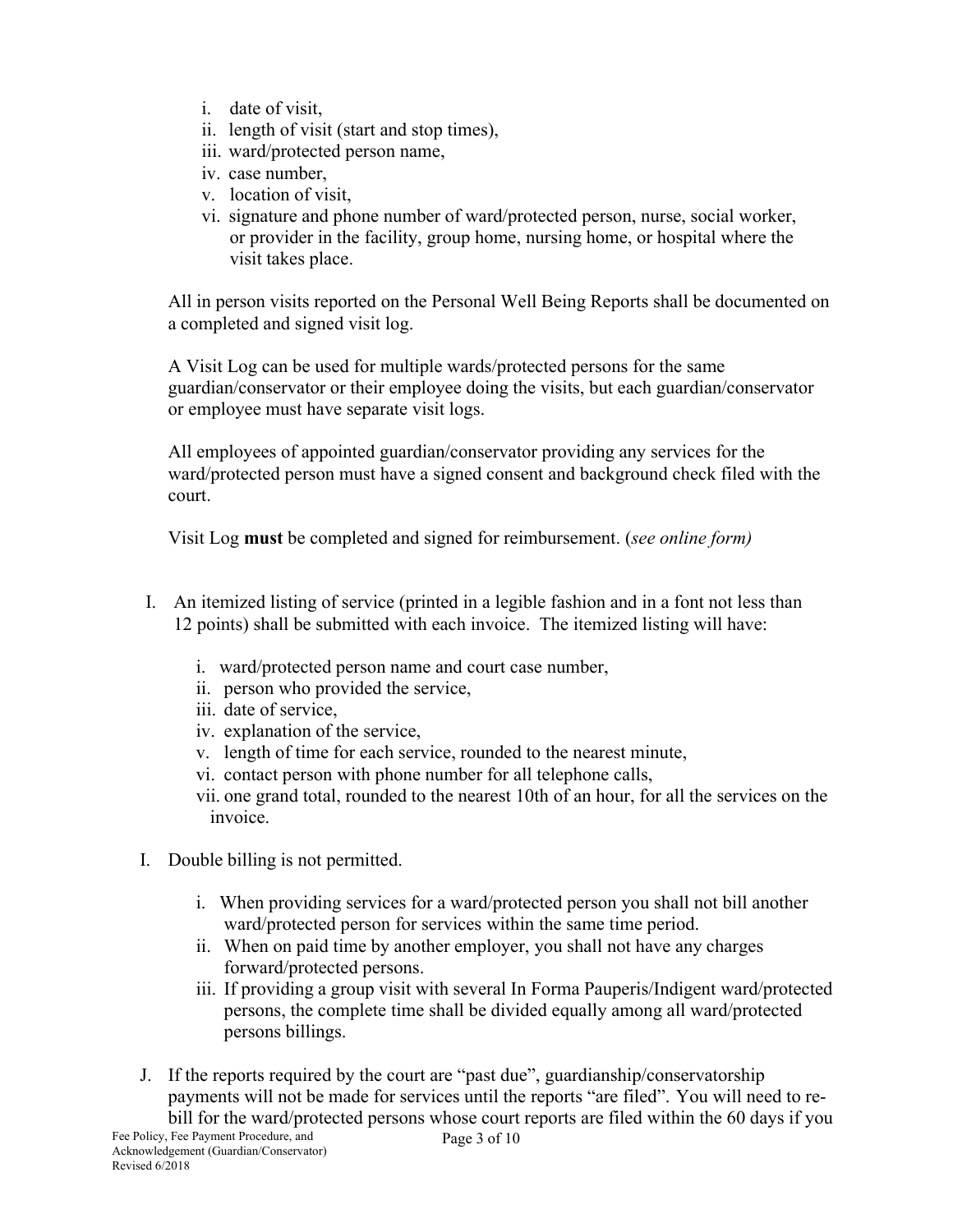were not paid. No payment will be made and payment will be considered forfeited if outstanding reports are not filed with the court within 60 days of the date of service.

- K. If the ward/protected person is on medical assistance, a guardian or conservator may be allowed to retain a portion of the ward/protected persons' monthly income. A guardian/conservator is required to apply to the MA financial case worker to see what MA rules allow. The amount, if allowable, shall be shown on the invoice when billing Hennepin County. This amount shall then be deducted from the fee indicated above. If the amount obtained from income exceeds the fees, there will be no payment by Hennepin County. This also applies for any fees collected for being Rep Payee forward.
- L. The guardian/conservator shall reimburse fees previously paid by Hennepin County:
	- i. If an In Forma Pauperis is revoked.
	- ii. If a ward/protected person receives an inheritance, or otherwise acquires or liquidates assets (except if there is a Special Needs Trust or Supplemental Needs Trust of which the ward/protected person is a beneficiary. The assets in such a trust shall not be considered for purposes of repayment.
	- iii. If there is a Medical Assistance spend down, after the necessary needs of the ward/protected person have been met.

The guardian/conservator shall reimburse Hennepin County for past payments before the guardian/conservator may submit new billings for subsequent time periods to either the County or the other source(s) of payment.

#### **4. Non-Reimbursable Activities and Expenses:**

- A. Hennepin County will not pay for clerical/secretarial time, internal tickler noticing, more than one (1) staff member per service, phone messaging, and billing inquiry and/or time. Note that "phone messaging" refers to leaving of call back information only (e.g., name and number). Electronic communication, such as voice mail exchanges of relevant information are not considered "phone messaging."
- B. Mileage, as it is considered to be included in the hourly fee.
- C. Travel time within one (1) hour of normal one-way travel time considered from the Hennepin County Government Center is not reimbursable.
- D. Office and business expenses such as parking, postage, telephone expenses, photocopies, and training/consultation of/with in-house personnel.

### **5. Billing Adjustment and Appeals**

The County may reduce or deny payment without notice on non-compliant or excessive items. If the guardian/conservator wishes to file a challenge for any billing reduction or denial, that challenge should be sent by written request to: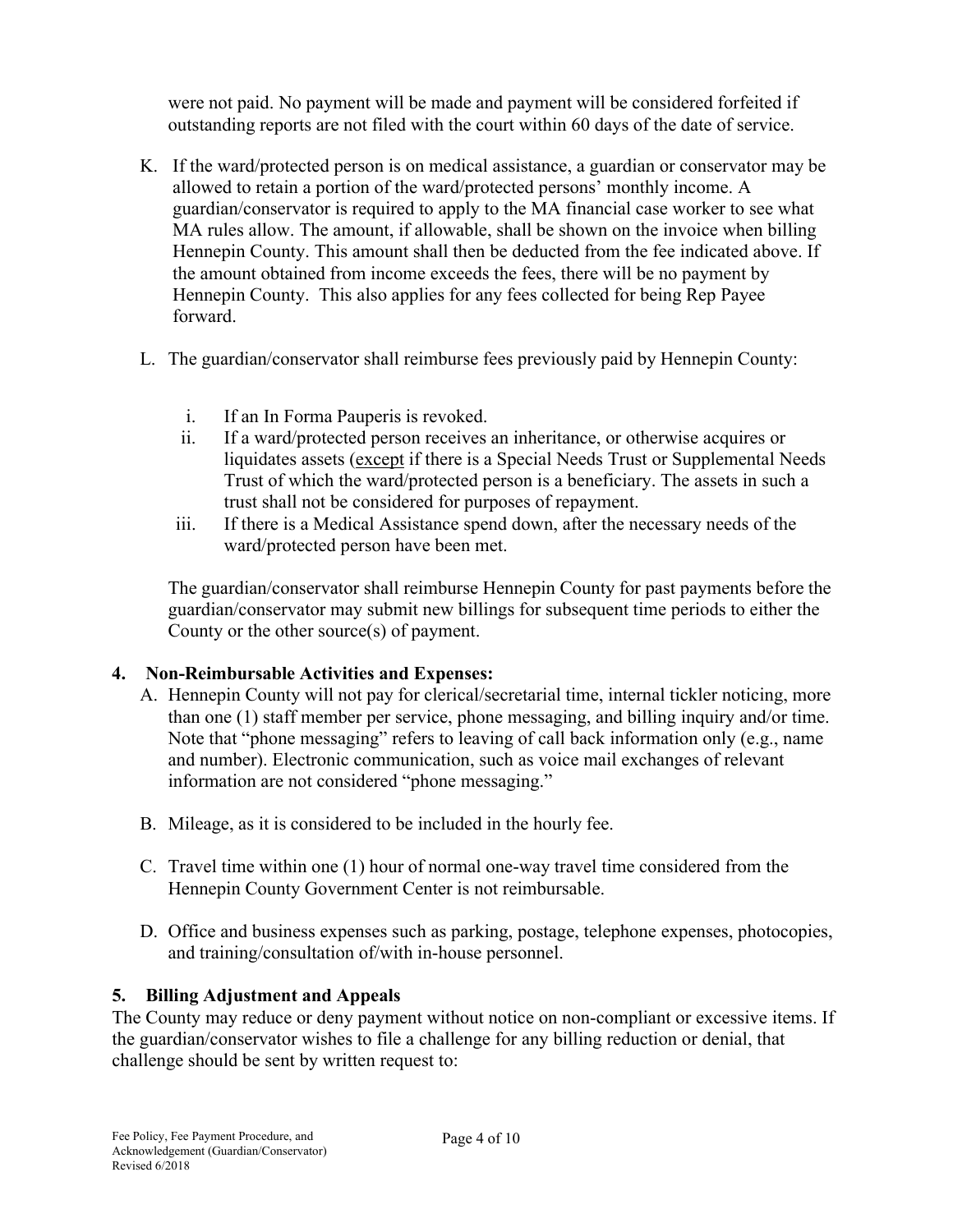Human Services and Public Health Department Financial Analysis and Accounting Attn: Accounts Payable Manager 300 South Sixth Street, Mail code 150 Minneapolis MN 55487-0134.

#### **7. Right to Audit**

All invoices and supporting documentation (visit log and itemized statements) are subject to random audit of fees and billing practices for seven (7) years after services. Acceptance of paymentfrom Hennepin County indicates your willingness to comply with all audits.

#### **8. Compliance with Policy**

Hennepin County reserves the right to request that the Court not appoint a guardian/conservator on future cases or to remove a Guardian/Conservator who is noncompliant with the policy, including the audit provisions, or for any reason that is deemed in a ward's/protected person's best interests.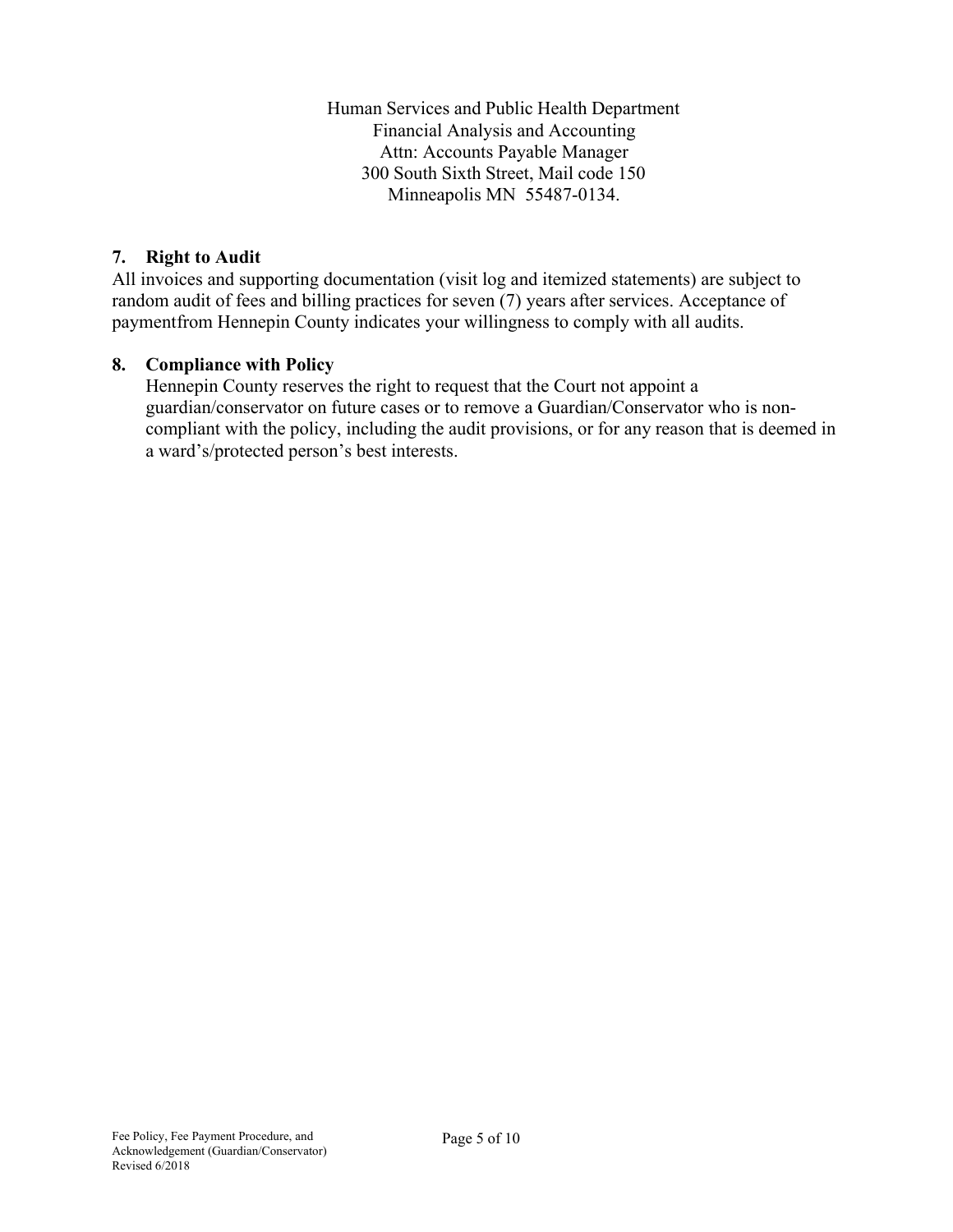# **FEE PAYMENT PROCEDURE PROFESSIONAL GUARDIAN/CONSERVATORS**

WITH CASES UNDER THE JURISDICATION OF THE FOURTH JUDICIAL DISTRICT COURT PROBATE/MENTAL HEALTH DIVISION

# **HENNEPIN COUNTY HUMAN SERVICES AND PUBLIC HEALTH DEPARTMENT**

(Revised Fee Procedure – Effective 9/29/2016)

In accordance with Minnesota Statute § 524.5-502, professional guardians and conservators may request compensation for necessary services rendered under the following billing procedure:

# **PROCEDURE**

In order to effectively implement these policies, Hennepin County requires that the below procedure be followed by all guardian/conservators appointed by the court to represent the ward/protected person in an In Forma Pauperis case (or when a finding of indigence is made) seeking payment from Hennepin County.

- 1. A valid signed **Acknowledgment** of the **Fee Policy and Procedure** must be on file. Every year a new acknowledgement should be signed, or any time there are changes made to the policy. Payments cannot be made unless there is a signed Acknowledgement on file.
- 2. One (1) Hennepin County Guardian/Conservator Invoice must be submitted for each ward/protected person served in a format consistent with the invoice form suggested by HSPHD and found online at [https://www.hennepin.us/guardians.](https://www.hennepin.us/guardians)
- 3. Invoices and cover sheets should not be submitted more than once. If you have a question about receipt of an invoice and/or cover sheet, please contact HSPHD as indicated in #14 below.
- 4. All Hennepin County Guardian/Conservator Invoices must contain the original signature of the Guardian/Conservator appointed to provide services as well as their printed name. No signature stamps, mechanical recreations, photocopied or copied signatures will be accepted.
- 5. The invoice must include either the date the In Forma Pauperis was signed or provide a court order finding that the ward/protected person is indigent as required under Minn. Stat. §524.5-502.
- 6. An itemized listing of services must accompany all invoices that exceed the visit time on the Visit Log. The itemized listing must include:
	- A. the ward/protected person's name and court case number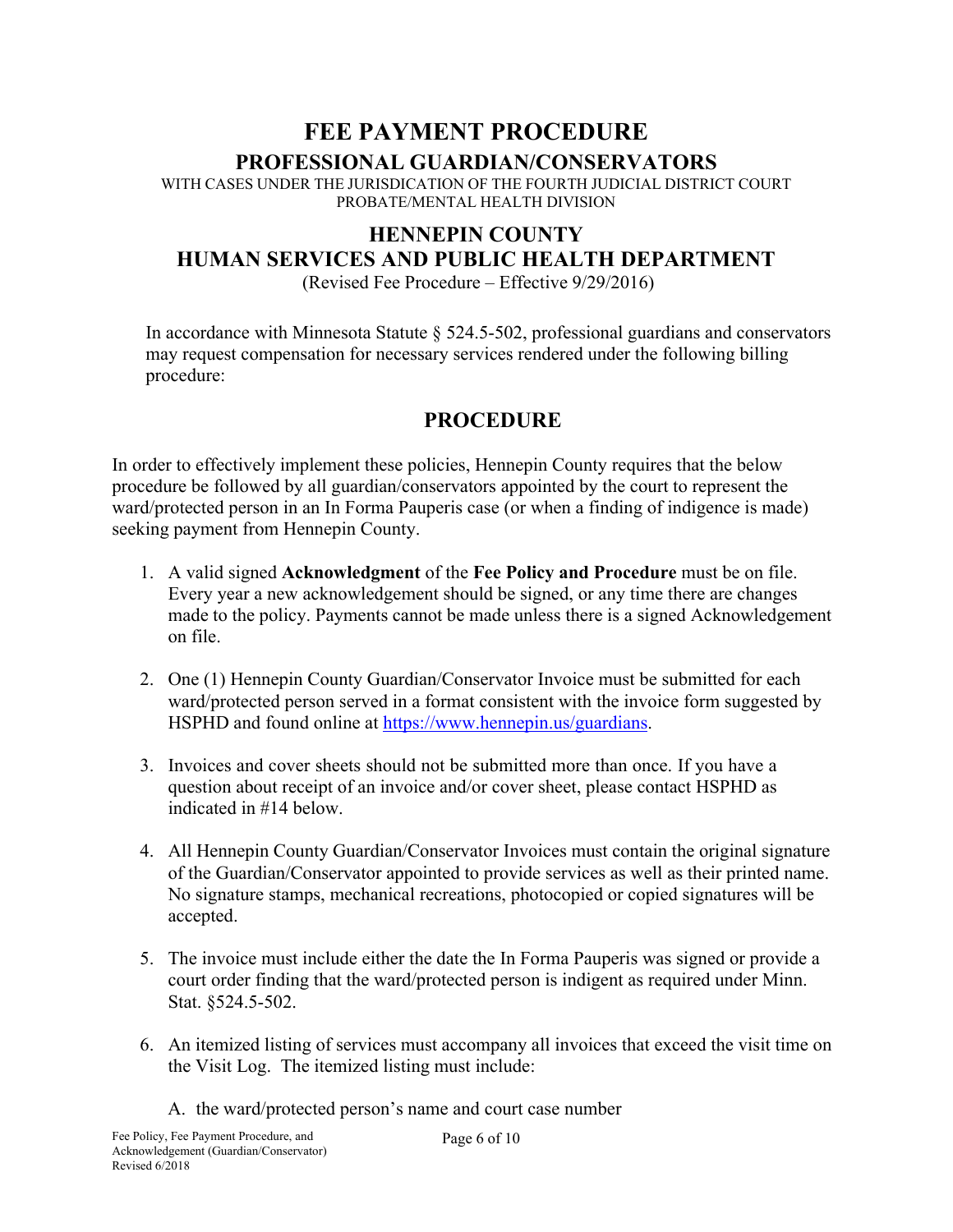- B. name of the person who provided the service
- C. date of service
- D. explanation of the necessary service
- E. actual length of time for each service rounded to the nearest minute
- F. all telephone calls must list the contact person with phone number
- G. one grand total, rounded to the nearest 10th of an hour, for all the services on the bill.

## **DO NOT STAPLE TO INVOICE**

- 7. If you are submitting invoices for multiple wards/protected persons, you must provide a cover sheet that lists all ward/protected person names with court file numbers, amount claimed per ward/protected person and total amount claimed. The cover sheet(s) must have your name, address, and vendor number as a heading on all pages. The cover sheet must be consistent with the HSPHD sample. Hennepin County reserves the right to require you to reformat your cover sheet to a format acceptable to the County. A separate signed letter is NOT necessary and should not be included.
- 8. All invoices are to be filled in legibly and the itemized statements and cover sheets shall be legible (printed in a legible fashion and in a font not less than 12 points).
- 9. All invoices must be filled out completely. If not completely filled out, they will be returned and could jeopardize payment if not filed in compliance with the timelines established in this fee policy.

### **10. Invoices in excess of established tier rate will be reduced to tier rate except for:**

- **Emergency**  An invoice submitted by guardians/conservators **for an emergency (routine services do not constitute an emergency) that required more than** the ward/protected person's established tier rate shall be accompanied by a written memo of explanation of the emergency and necessity of services along with an itemized listing of the date of service, brief and comprehensive description of services, billable time in actual time which for the invoice will be converted into 100ths in decimal form, and if applicable, the amount received from the ward/protected person's income.
- **Pre-approved out of normal travel time visits -** Only the billings for a semiannual and annual visit to wards/protected persons who reside outside of the one hour normal travel radius of the Hennepin County Government Center are allowed additional time. The billings **shall be pre-approved** by Hennepin County - HSPHD – Financial Analysis and Accounting – Accounts Payable Manager - to qualify for payment. The travel rate is \$18.00 per hour for allowable travel time.
- 11. If a ward/protected person changes their residence and that affects the established tier rate, indicate the change on the invoice or attach a statement explaining the change of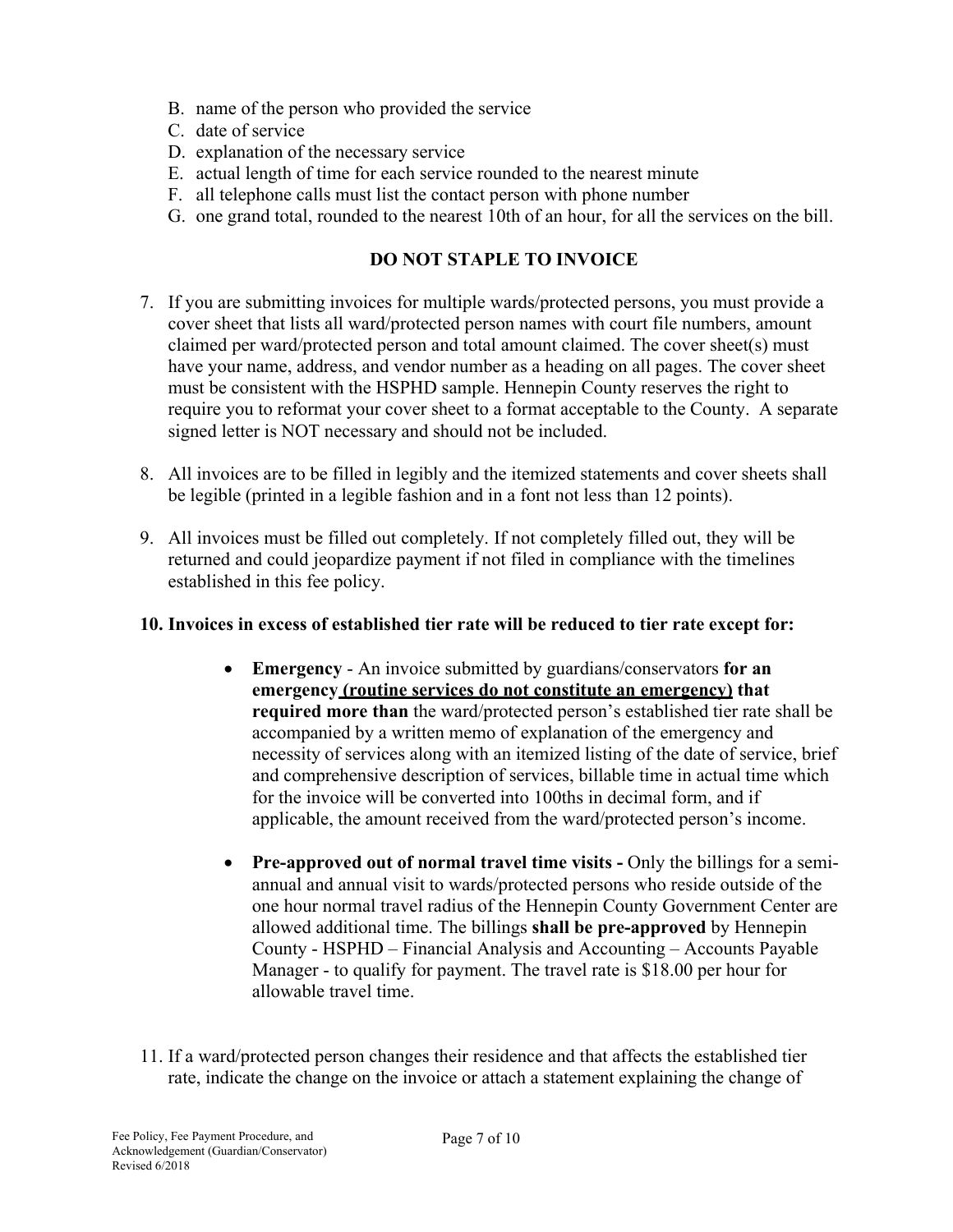residence. *Note: Any changes in ward/protected person residency should be reported to the Probate Court within 30 days of the change.*

12. Mail all cover sheets and invoices with visit log, and itemized statements to:

Hennepin County Human Services and Public Health Department Attn: Victoria Abraham, MC150 300 South Sixth Street Minneapolis, MN 55487

For your convenience there is also a drop box at the Hennepin County Government Center for HSPHD (street level east side of the building) that you may use.

- 13. Any reimbursements due to Hennepin County shall be sent to the normal billing addressabove with checks made out to the Hennepin county Treasurer. Reimbursements owed to Hennepin County and not paid shall be turned over for collections.
- 14. Policy or procedure questions should be direct to Victoria Abraham, 612-348-5449.
- 15. Appeals should be sent in writing to:

Human Services and Public Health Department Financial Analysis and Accounting Attn: Accounts Payable Manager MC150 300 South Sixth Street, Minneapolis MN 55487

16. Website address is: <https://www.hennepin.us/guardians>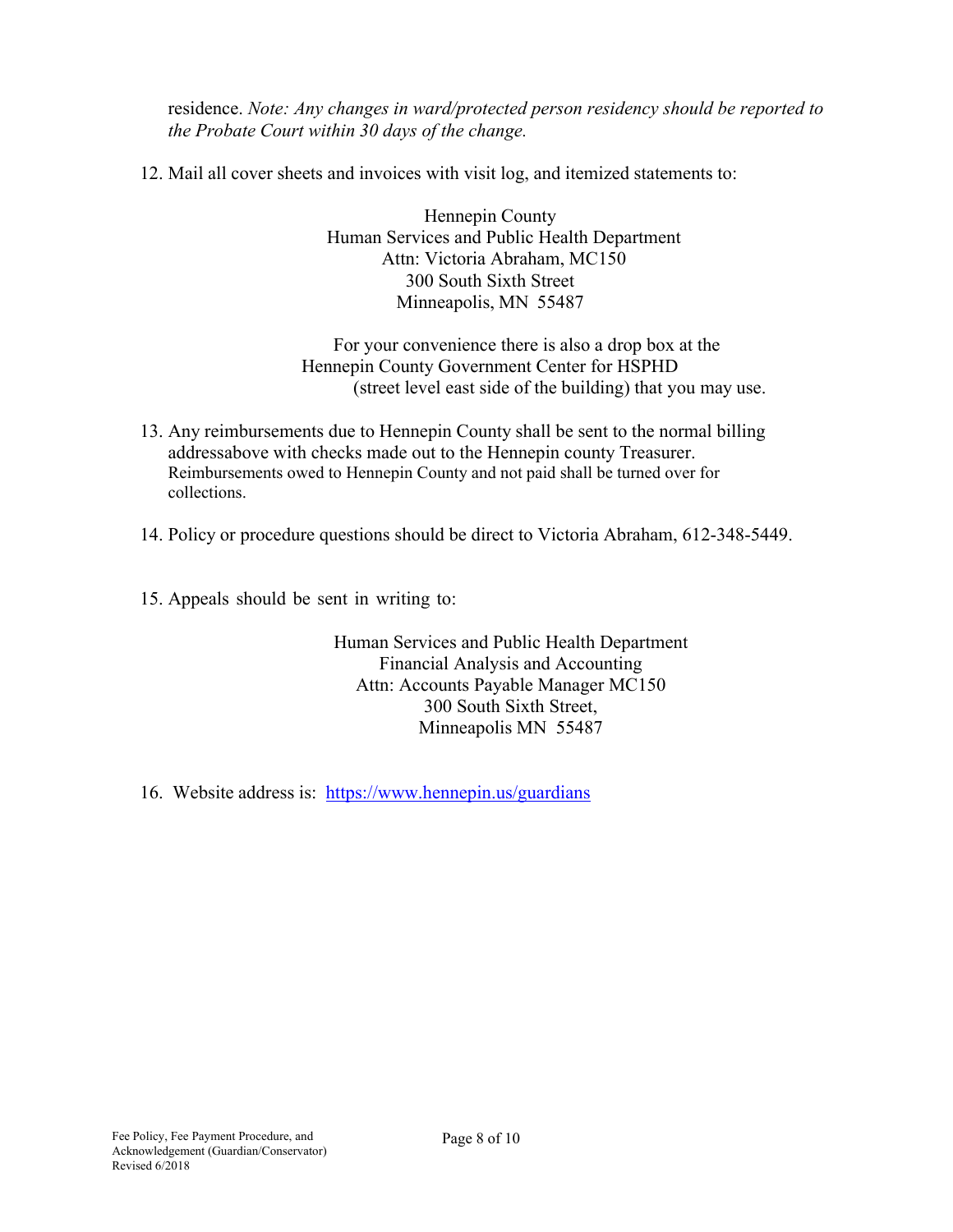# **DEFINITIONS**

**Conservator:** A conservator is appointed to make financial decisions for the protected person ("Conservatee".) The conservator typically has the power to enter into contracts, pay bills, invest assets, and perform other financial functions for the protected person.

**Guardian:** A guardian is appointed by the court to make the personal decisions for the protected person ("Ward".) The guardian has authority to make decisions on behalf of the protected person about such things as where to live, medical decisions, training, and education, etc. For more information on guardianship and conservatorship, visit: [http://www.mncourts.gov/Help-](http://www.mncourts.gov/Help-Topics/Guardianship-and-Conservatorship.aspx)[Topics/Guardianship-and-Conservatorship.aspx](http://www.mncourts.gov/Help-Topics/Guardianship-and-Conservatorship.aspx)

**In Forma Pauperis (IFP):** Minnesota Statute 563.01 states that the court may authorize guardianship or conservatorship proceedings to proceed in forma pauperis, which waives payment of court fees for low income individuals. For more fee waiver information, visit: <http://www.mncourts.gov/Help-Topics/Fee-Waiver-IFP.aspx>

**Petitioner:** The person who brings a petition before the court. For more information on petitioning for appointment of general conservator or guardian, visit: <http://www.mncourts.gov/GetForms.aspx?c=21&f=433>

**Professional Guardian or Conservator:** A guardian or conservator who (usually) has no prior relationship with the ward or conservatee and charges the ward or conservatee a fee for performance of duties.

**Protected persons:** Protected persons are those individuals who have had conservators appointed for them because they lack similar capacity and have demonstrated an inability to make decisions regarding their financial affairs or estate.

**Ward:** Wards are incapacitated adults who have a court appointed guardian, lack sufficient understanding or capacity to make or communicate responsible personal decisions, and who have an inability to meet personal needs for medical care, nutrition, clothing, shelter, or safety.